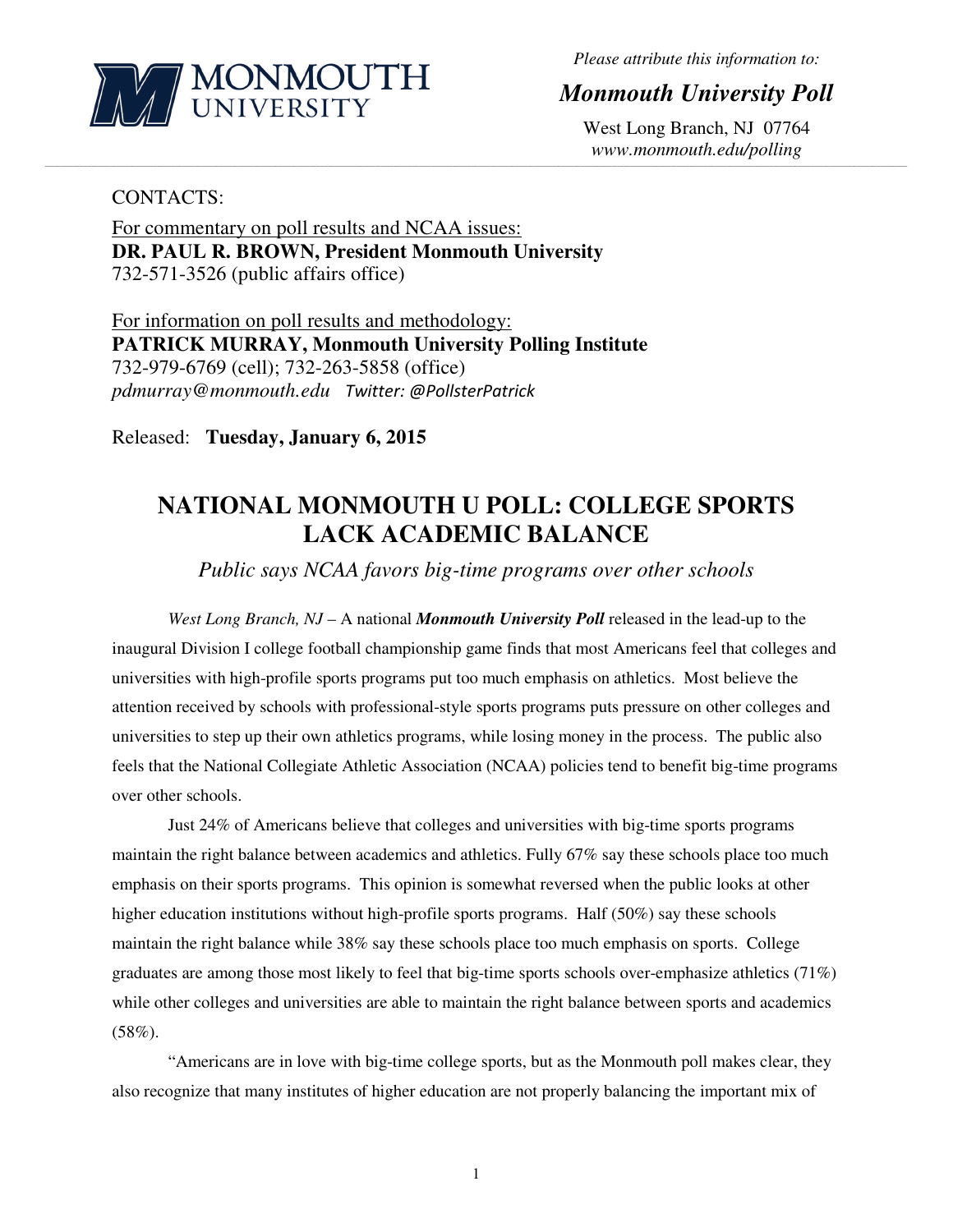athletics and academics," said Dr. Paul R. Brown, president of Monmouth University, a Division I institution in West Long Branch, New Jersey. "Whether we reside at a football or basketball powerhouse or at a mid-size or small college or university where athletics round out the student experience, we as educators have a responsibility to prepare each student for the future. For all but a tiny few, that means ensuring that we put the emphasis on the 'student' part of the student-athlete."

 The public is divided on the role of the NCAA in creating this disparity – 42% say it does a bad job encouraging its member schools to maintain a proper balance between athletics and academics, while 39% say it does a good job at this. College graduates are significantly more likely to say the NCAA does a bad job (53%) rather than good job (29%) at promoting academic quality. A two-thirds (66%) majority of the public, regardless of educational attainment, feels that NCAA policies are designed to benefit bigtime sports schools over other programs. Only 18% say that NCAA polices are designed to provide equal benefit to big-time programs as well as those schools without high-profile sports.

 Some observers have called for a dual system of overseeing Division I college athletics. The NCAA would continue to organize the 70 to 80 schools that play in conferences with professional-style programs, while another association would be formed for the other 270 schools that compete in Division I. Public opinion is somewhat divided on this plan, with more saying it is a good idea (44%) rather than a bad idea (36%), and another 21% registering no opinion or saying it depends.

 "I think this poll underscores the fact that the system in its current form is broken, and that we need to look more realistically, more practically at our oversight of college athletics," Brown said. "What is becoming increasingly clear to me, as the president of a mid-size, private school that values college athletics, is that one system and one set of rules does not and cannot work for everyone."

 Fully 3-in-4 Americans believe that the attention received by high-profile college sports programs creates pressure for other schools to put more emphasis than they should on their own sports programs – including a clear majority (53%) who say this creates a lot of pressure and another 22% who say it creates at least a little pressure. Only 18% say that the attention generated by big-time college sports puts no pressure on other schools to pour more resources into their own programs.

 The vast majority (77%) of Americans believe that big-time sports programs generate *a lot* of money for their respective schools – and another 9% say they earn a little money. Public perception is not the same for other schools. Most Americans (53%) believe that schools without high-profile teams actually lose money on their sports programs. Only 30% feel these schools make at least a little money from their athletic activities.

The *Monmouth University Poll* was conducted by telephone from December 10 to 14, 2014 with 1,008 adults in the United States. This sample has a margin of error of  $\pm$  3.1 percent. The poll was conducted by the Monmouth University Polling Institute in West Long Branch, New Jersey.

2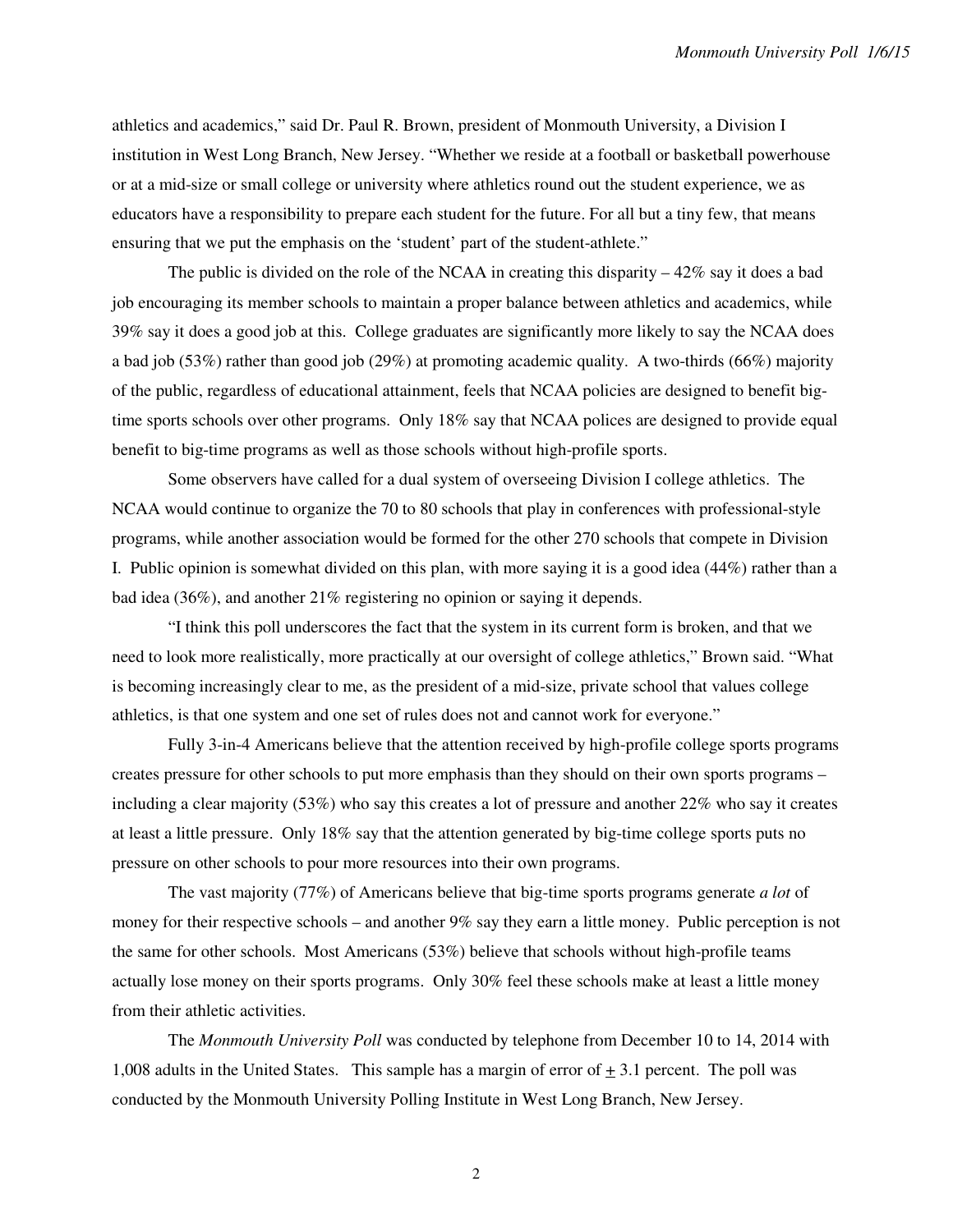#### The questions referred to in this release are as follows:

(\* Some columns may not add to 100% due to rounding.)

#### [QUESTIONS 1 & 2 WERE ROTATED]

1. Do you think colleges and universities that have big-time sports programs maintain the right balance between academics and athletics or do they place too much emphasis on athletics over academics?

|                                                           |       |      | <b>GENDER</b> |       | AGE   |       |                 | <b>EDUCATION</b> |                     |
|-----------------------------------------------------------|-------|------|---------------|-------|-------|-------|-----------------|------------------|---------------------|
|                                                           | TOTAL | Male | Female        | 18-34 | 35-54 | $55+$ | H.S. or<br>less | Some<br>college  | College<br>graduate |
| Maintain right balance between<br>academics and athletics | 24%   | 28%  | 20%           | 31%   | 22%   | 19%   | 20%             | 30%              | 23%                 |
| Place too much emphasis on<br>athletics over academics    | 67%   | 64%  | 69%           | 61%   | 68%   | 71%   | 68%             | 60%              | 71%                 |
| (VOL) Don't know                                          | 10%   | 8%   | '1%           | 8%    | 10%   | $1\%$ | 12%             | ' 1%             | 5%                  |

2. Do you think colleges and universities that have athletic teams but NOT big-time sports programs maintain the right balance between academics and athletics or do they place too much emphasis on athletics over academics?

|                                                           |       |      | <b>GENDER</b> |       | <b>AGE</b> |       |                 | <b>EDUCATION</b> |                     |  |
|-----------------------------------------------------------|-------|------|---------------|-------|------------|-------|-----------------|------------------|---------------------|--|
|                                                           | TOTAL | Male | Female        | 18-34 | $35 - 54$  | $55+$ | H.S. or<br>less | Some<br>college  | College<br>graduate |  |
| Maintain right balance between<br>academics and athletics | 50%   | 51%  | 49%           | 65%   | 48%        | 37%   | 42%             | 54%              | 58%                 |  |
| Place too much emphasis on<br>athletics over academics    | 38%   | 38%  | 38%           | 30%   | 38%        | 46%   | 43%             | 36%              | 32%                 |  |
| (VOL) Don't know                                          | 12%   | 11%  | 13%           | 5%    | 14%        | 7%    | 15%             | 10%              | 10%                 |  |

3. Do you think the National Collegiate Athletic Association, also known as the N.C.A.A., does a good job or bad job encouraging its member schools to maintain a proper balance between athletics and academics?

|                  |              |      | GENDER |       | AGE       |       | <b>EDUCATION</b> |                 |                     |  |
|------------------|--------------|------|--------|-------|-----------|-------|------------------|-----------------|---------------------|--|
|                  | <b>TOTAL</b> | Male | Female | 18-34 | $35 - 54$ | $55+$ | H.S. or<br>less  | Some<br>college | College<br>graduate |  |
| Good job         | 39%          | 41%  | 37%    | 45%   | 38%       | 34%   | 45%              | 40%             | 29%                 |  |
| Bad job          | 42%          | 45%  | 39%    | 39%   | 44%       | 43%   | 36%              | 40%             | 53%                 |  |
| (VOL) Don't know | 19%          | 14%  | 25%    | 16%   | 19%       | 23%   | 20%              | 20%             | 18%                 |  |

#### [QUESTIONS 4 & 5 WERE ROTATED]

4. Do you think colleges and universities with big-time sports programs generally make money or lose money on their athletic programs? [If MAKE/LOSE: Is that a lot or a little money?]

|                     |              |      | <b>GENDER</b> |       | <b>AGE</b> |       |                 | <b>EDUCATION</b> |                     |
|---------------------|--------------|------|---------------|-------|------------|-------|-----------------|------------------|---------------------|
|                     | <b>TOTAL</b> | Male | Female        | 18-34 | $35 - 54$  | $55+$ | H.S. or<br>less | Some<br>college  | College<br>graduate |
| Make a lot of money | 77%          | 77%  | 77%           | 81%   | 77%        | 73%   | 74%             | 79%              | 81%                 |
| Make a little money | 9%           | 11%  | 8%            | 8%    | 10%        | 11%   | 10%             | 9%               | 8%                  |
| Lose a little money | 4%           | 4%   | 3%            | 5%    | 3%         | 3%    | 5%              | 3%               | 2%                  |
| Lose a lot of money | 3%           | 3%   | 3%            | 2%    | 4%         | 4%    | 4%              | 2%               | 4%                  |
| (VOL) Break even    | 1%           | 2%   | 1%            | 1%    | 1%         | 2%    | $1\%$           | 2%               | $1\%$               |
| (VOL) Don't know    | 5%           | 3%   | 7%            | 4%    | 5%         | 8%    | 7%              | 5%               | 4%                  |

5. Do you think colleges and universities that do NOT have big-time sports programs generally make money or lose money on their athletic programs? [If MAKE/LOSE: Is that a lot or a little money?]

|                     |              |      | <b>GENDER</b> |       | AGE       |       |                 | <b>EDUCATION</b> |                     |
|---------------------|--------------|------|---------------|-------|-----------|-------|-----------------|------------------|---------------------|
|                     | <b>TOTAL</b> | Male | Female        | 18-34 | $35 - 54$ | $55+$ | H.S. or<br>less | Some<br>college  | College<br>graduate |
| Make a lot of money | 11%          | 10%  | 12%           | 8%    | 13%       | 12%   | 15%             | 8%               | 8%                  |
| Make a little money | 19%          | 20%  | 18%           | 22%   | 21%       | 15%   | 18%             | 23%              | 18%                 |
| Lose a little money | 36%          | 40%  | 31%           | 38%   | 36%       | 33%   | 34%             | 34%              | 41%                 |
| Lose a lot of money | 17%          | 15%  | 19%           | 18%   | 15%       | 17%   | 17%             | 17%              | 16%                 |
| (VOL) Break even    | 4%           | 4%   | 5%            | 5%    | 3%        | 5%    | 3%              | 5%               | 6%                  |
| (VOL) Don't know    | 13%          | 10%  | 15%           | 9%    | 12%       | 17%   | 14%             | 13%              | 11%                 |